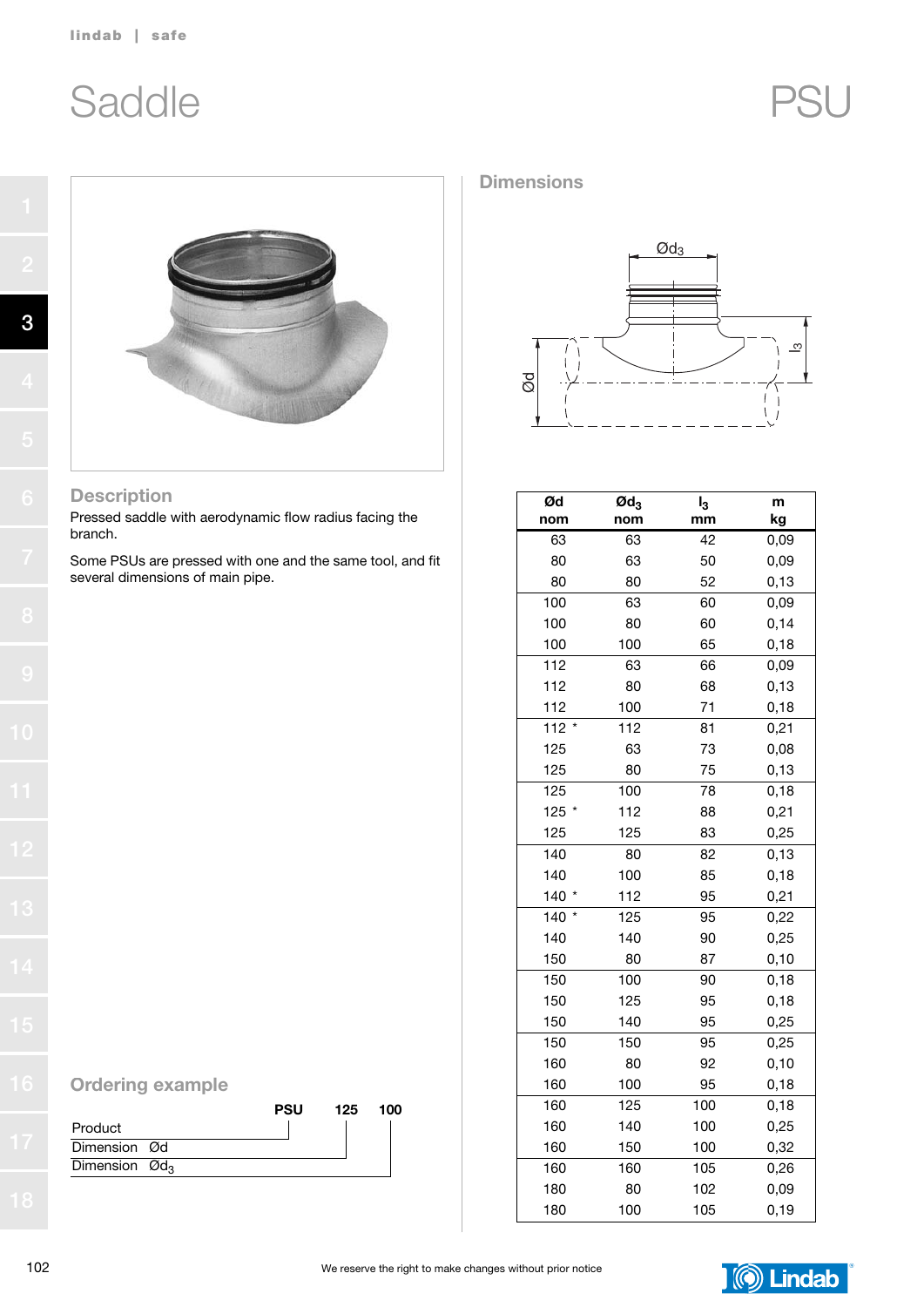### Saddle

|--|

| Ød<br>nom | $\boldsymbol{\mathsf{Qd}}_3$<br>nom | I <sub>3</sub><br>mm | m<br>kg |
|-----------|-------------------------------------|----------------------|---------|
|           |                                     | 110                  | 0,25    |
| 180       | 125                                 |                      |         |
| 180       | 140                                 | 110                  | 0,25    |
| 180       | 150                                 | 110                  | 0,22    |
| 180       | 160                                 | 115                  | 0,27    |
| 180       | 180                                 | 115                  | 0,48    |
| 200       | 80                                  | 112                  | 0,09    |
| 200       | 100                                 | 115                  | 0, 19   |
| 200       | 125                                 | 115                  | 0,25    |
| 200       | 140                                 | 120                  | 0,25    |
| 200       | 150                                 | 120                  | 0,22    |
| 200       | 160                                 | 125                  | 0,27    |
| 200       | 180                                 | 125                  | 0,45    |
| 200       | 200                                 | 125                  | 0,39    |
| 224       | 80                                  | 124                  | 0,12    |
| 224       | 100                                 | 127                  | 0, 18   |
| 224       | 125                                 | 132                  | 0,23    |
| 224       | 140                                 | 132                  | 0,29    |
| 224       | 150                                 | 132                  | 0,21    |
| 224       | 160                                 | 137                  | 0,24    |
| 224       | 180                                 | 137                  | 0,41    |
| 224 *     | 200                                 | 137                  | 0,47    |
| 224       | 224                                 | 137                  | 0,64    |
| 250       | 80                                  | 137                  | 0,12    |
| 250       | 100                                 | 140                  | 0, 18   |
| 250       | 125                                 | 145                  | 0,23    |
| 250       | 140                                 | 145                  | 0,29    |
| 250       | 150                                 | 145                  | 0,21    |
|           | 160                                 | 150                  |         |
| 250       |                                     |                      | 0,24    |
| 250       | 180                                 | 150                  | 0,41    |
| 250       | 200                                 | 150                  | 0,34    |
| 250       | 224                                 | 150                  | 0,63    |
| 250       | 250                                 | 150                  | 0,80    |
| 280       | 80                                  | 155                  | 0,12    |
| 280       | 100                                 | 155                  | 0,12    |
| 280       | 125                                 | 160                  | 0,23    |
| 280       | 140                                 | 160                  | 0,27    |
| 280       | 150                                 | 160                  | 0,21    |
| 280       | 160                                 | 165                  | 0,24    |
| 280       | 180                                 | 165                  | 0,40    |
| 280       | 200                                 | 165                  | 0,46    |
| 280       | 224                                 | 165                  | 0,58    |
| 280       | 250                                 | 165                  | 0,77    |
| 280       | 280                                 | 165                  | 0,59    |
| 300       | 80                                  | 162                  | 0,12    |
| 300       | 100                                 | 165                  | 0,12    |
| 300       | 125                                 | 170                  | 0,23    |
| 300       | 140                                 | 170                  | 0,27    |
| 300       | 150                                 | 170                  | 0,21    |

| Ød<br>nom | $\boldsymbol{\mathsf{Qd}}_3$<br>nom | $I_3$<br>mm | m<br>kg |
|-----------|-------------------------------------|-------------|---------|
| 300       | 160                                 | 175         | 0,24    |
| 300       | 180                                 | 175         | 0,40    |
| 300       | 200                                 | 175         | 0,46    |
| 300       | 224                                 | 175         | 0,58    |
| 300       | 250                                 | 175         | 0,71    |
| 300 *     | 280                                 | 175         | 0,59    |
| 300       | 300                                 | 175         | 1,13    |
| 315       | 80                                  | 170         | 0,12    |
| 315       | 100                                 | 173         | 0,12    |
|           |                                     |             |         |
| 315       | 125                                 | 178         | 0,23    |
| 315       | 140                                 | 178         | 0,27    |
| 315       | 150                                 | 178         | 0,21    |
| 315       | 160                                 | 182         | 0,24    |
| 315       | 180                                 | 182         | 0,40    |
| 315       | 200                                 | 182         | 0,46    |
| 315       | 224                                 | 182         | 0,58    |
| 315       | 250                                 | 182         | 0,71    |
| $315 *$   | 280                                 | 182         | 0,95    |
| 315       | 315                                 | 182         | 1,22    |
| 355       | 100                                 | 193         | 0,12    |
| 355       | 125                                 | 198         | 0,23    |
| 355       | 140                                 | 198         | 0,27    |
| 355       | 150                                 | 198         | 0,21    |
| 355       | 160                                 | 203         | 0,24    |
| 355       | 180                                 | 203         | 0,40    |
| 355       | 200                                 | 203         | 0,44    |
| 355       | 224                                 | 203         | 0,58    |
| 355       | 250                                 | 203         | 0,65    |
| 355 *     | 280                                 | 203         | 0,89    |
| 355       | 300                                 | 203         | 0,94    |
| 355 *     | 315                                 | 203         | 1,12    |
| 355       | 355                                 | 203         | 0,90    |
| 400       | 100                                 | 215         | 0,12    |
| 400       | 125                                 | 220         | 0,23    |
| 400       | 150                                 | 220         | 0,24    |
| 400       | 160                                 | 225         | 0,24    |
|           |                                     |             |         |
| 400       | 200                                 | 225         | 0,44    |
| 400       | 224                                 | 225         | 0,54    |
| 400       | 250                                 | 225         | 0,65    |
| 400 *     | 280                                 | 225         | 0,83    |
| 400       | 300                                 | 250         | 0,94    |
| 400       | 315                                 | 225         | 1,03    |
| 400 *     | 355                                 | 225         | 1,42    |
| 400       | 400                                 | 225         | 1,87    |
| 450       | 100                                 | 240         | 0,12    |
| 450       | 125                                 | 245         | 0,23    |
| 450       | 150                                 | 245         | 0,24    |
| 450       | 160                                 | 250         | 0,25    |
|           |                                     |             |         |

3